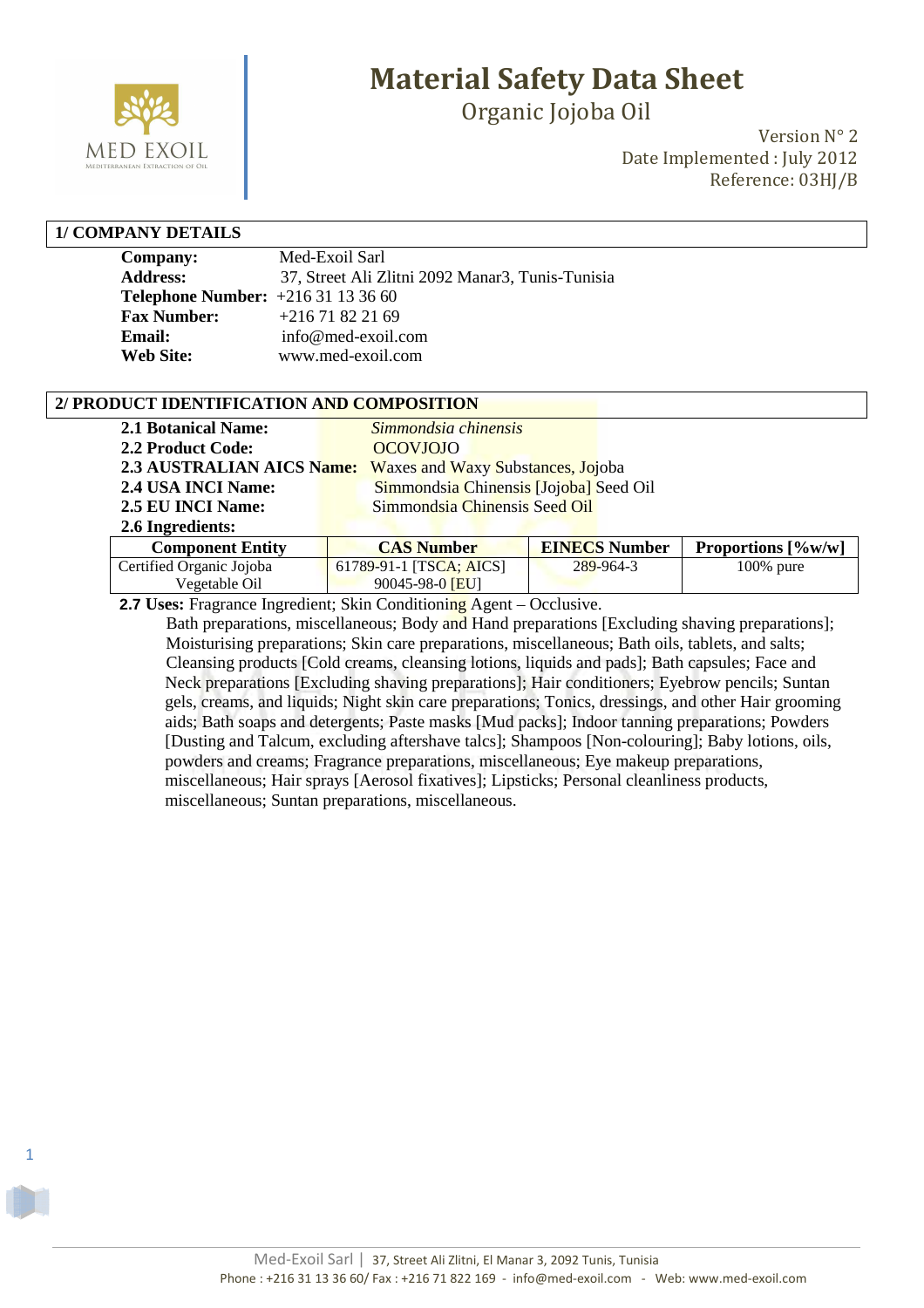

Organic Jojoba Oil

Version N° 2 Date Implemented : July 2012 Reference: 03HJ/B

#### **3/ HAZARD IDENTIFICATION**

| 3.1 Physical - Chemical Hazards   |                                                                                             |
|-----------------------------------|---------------------------------------------------------------------------------------------|
| <b>Explosion:</b>                 | None identified.                                                                            |
| <b>Flammable:</b>                 | Combustible liquid produces oxides of carbon when burning.                                  |
| Oxidizing:                        | Not applicable.                                                                             |
| <b>Radioactive:</b>               | Not applicable.                                                                             |
| <b>Corrosive:</b>                 | None identified.                                                                            |
| <b>Miscellaneous:</b>             | None identified.                                                                            |
| <b>3.2 Environmental Hazards:</b> | None identified.                                                                            |
| 3.3 Health Hazards                |                                                                                             |
|                                   | Acute Effects: <b>Swallowed:</b> May cause abdominal pain, maybe harmful, however excessive |
|                                   | ingestion of liquid can cause gastric distress and mild                                     |
|                                   | diarrhea.                                                                                   |
| Eye:                              | May cause mild irritation.                                                                  |
| Skin:                             | None established                                                                            |
| <b>Inhalation:</b>                | May be harmful.                                                                             |
| <b>Chronic Effects:</b>           | None established.                                                                           |
| <b>Mutagenic Effects:</b>         | None established.                                                                           |
| <b>Reproductive Effects:</b>      | None established.                                                                           |
| <b>Carcinogenic Effects:</b>      | None established.                                                                           |
| <b>Sensitisation:</b>             | None established.                                                                           |
| <b>Infectious:</b>                | None established.                                                                           |
| <b>Other Effects:</b>             | Combustion Products are harmful if inhaled and can irritate the                             |
|                                   | eyes & respiratory system. Contact with heated material may                                 |
|                                   | result in burns.                                                                            |
| 4/ FIRST AID                      |                                                                                             |
| <b>4.1 Eye Contact:</b>           | Flush immediately with clean water for at least 15 minutes. Ensure irrigation               |
|                                   | under eyelids. Do not try to remove contact lenses unless trained.                          |
|                                   | Contact a physician as necessary.                                                           |
| 4.2 Skin Contact:                 | Remove any contaminated clothing and footwear. Clean before<br>re-use.                      |
|                                   | Wash affected areas thoroughly with soap and water for at least 15 minutes.                 |
|                                   | Contact a physician as necessary.                                                           |

artificial respiration and oxygen if available.

Contact a physician as necessary.

Contact a physician immediately.

**4.3 Inhalation:** Remove from the exposure to fresh air. If breathing has stopped, administer

**4.4 Ingestion:** Do Not induce vomiting.

Wash out mouth with water and give water slowly to dilute [as much as casualty can comfortably drink] provided person is conscious. Never give liquid to a person showing signs of being sleepy or with reduced awareness; i.e. becoming unconsciousness.

Contact a physician or local poison control centre immediately.

If vomiting occurs, lean patient forward or place on left side [head-down position, if possible] to maintain open airway and prevent aspiration.

**4.5 Burns:** Quickly immerse affected area in cold water for at least 20 minutes.

Bandage lightly with a sterile dressing. Treat for shock if required. Lay patient down. Keep warm and rested. Transport to hospital, or doctor.

**4.6 Advice to Doctor:** Treat symptomatically. Note the nature of this product

2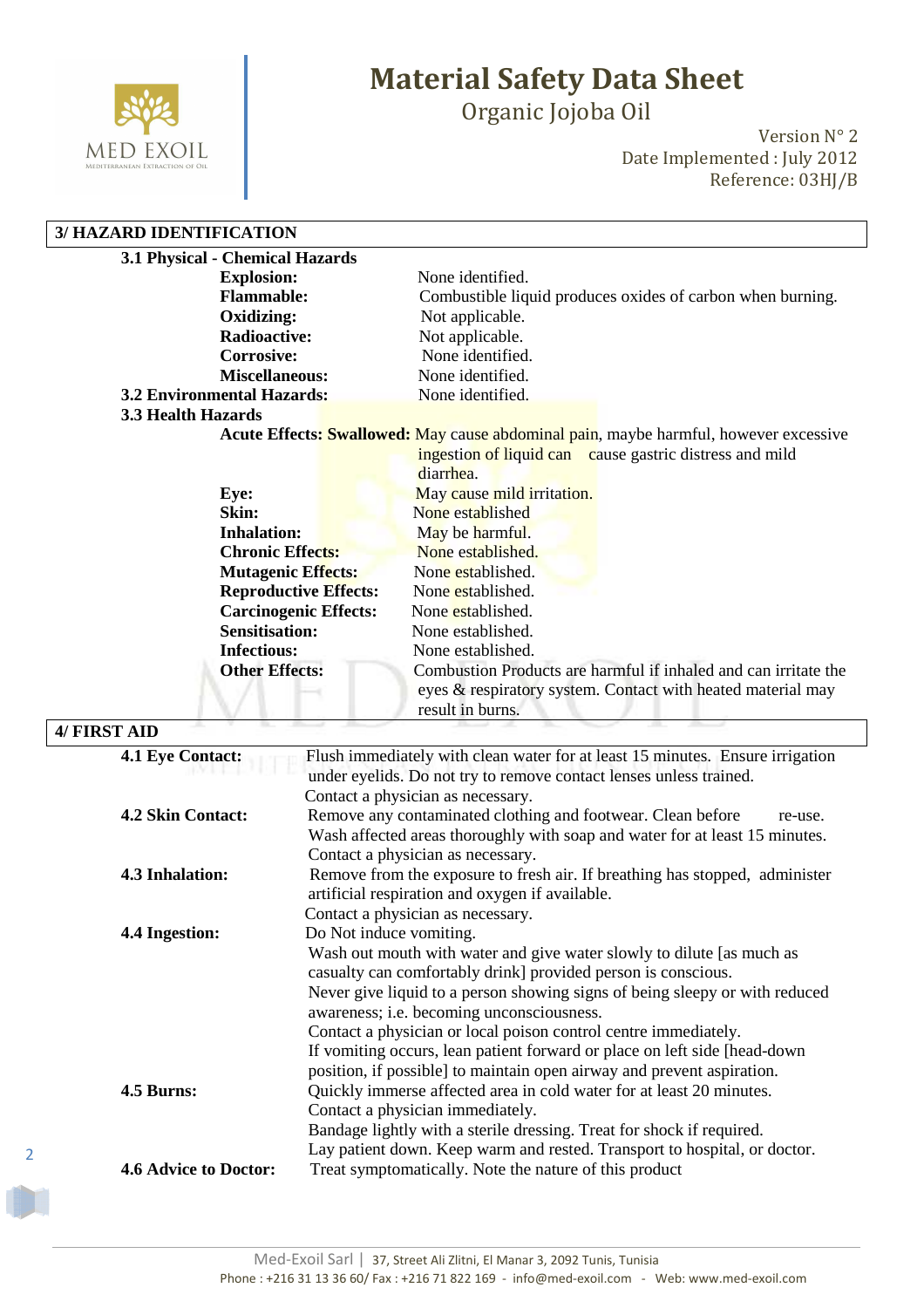

3

# **Material Safety Data Sheet**

Organic Jojoba Oil

Version N° 2 Date Implemented : July 2012 Reference: 03HJ/B

| <b>5/ FIRE FIGHTING MEASURES</b>                                         |                                                                      |
|--------------------------------------------------------------------------|----------------------------------------------------------------------|
| <b>5.1 Extinguishing Media:</b>                                          | Carbon Dioxide; Dry Chemical; Universal-Type Foam.                   |
| 5.2 Unsuitable Extinguishing Media: Water Spray; Others not established. |                                                                      |
| 5.3 Unusual Firefighting Hazards: None identified.                       |                                                                      |
| <b>5.4 Special Procedures:</b>                                           | Determine the need to evacuate or isolate the area according to your |
|                                                                          | local emergency plan.                                                |
| <b>5.5 Protective Equipment:</b>                                         | Self-contained breathing apparatus and protective clothing should be |
|                                                                          | worn when fighting fires involving essential oils or chemicals.      |
| <b>5.6 Combustion Products:</b>                                          | Oxides of carbon.                                                    |
| <b>5.7 Contact Point:</b>                                                | Dial 198E mergency in case of fire [In Tunisia] or Local Emergency   |
|                                                                          | <b>Authority [Out of Tunisia].</b>                                   |

| <b>6.1 Personal Precautions:</b>      | Use of self-contained breathing apparatus is recommended for any         |
|---------------------------------------|--------------------------------------------------------------------------|
|                                       | major chemical spill. Refer also to section 8.                           |
| <b>6.2 Safety Precautions:</b>        | Eliminate ALL ignition sources. Ventilate area. Determine the need to    |
|                                       | evacuate or isolate the area according to your local emergency plan;     |
| <b>6.3 Environmental Precautions:</b> | Keep away from drains, surface and ground water.                         |
|                                       | Report spills to appropriate Authorities if required.                    |
| <b>6.4 Methods For Cleaning Up:</b>   | Contain spill and recover free product. Absorb remainder on              |
|                                       | vermiculite or other suitable absorbent material. Wipe small spills with |
|                                       | cloth. Clean with hot water and detergent. Refer also to Section 13. for |
|                                       | disposal procedures.                                                     |
|                                       |                                                                          |
|                                       |                                                                          |

| 7/ SAFE HANDLING AND STORAGE INFORMATION              |                                                                         |  |
|-------------------------------------------------------|-------------------------------------------------------------------------|--|
| 7.1 Handling:                                         | Avoid inhalation and contact with skin and eyes. Good personal          |  |
|                                                       | hygiene practices should be used. Wash after any contact, before breaks |  |
|                                                       | and meals, and at the end of the work period. Contaminated clothing     |  |
|                                                       | and shoes should be cleaned before re-use.                              |  |
| 7.2 Storage:                                          | Not a hazardous material. Not a Scheduled Poison.                       |  |
|                                                       | Containers should be kept closed in order to minimise contamination.    |  |
|                                                       | Store in a cool, dry, well ventilated place protected from light.       |  |
|                                                       | Refrigeration storage recommended.                                      |  |
|                                                       | Keep from extreme heat and away from ALL sources of ignition.           |  |
| 7.3 Unsuitable Packaging Materials: None established. |                                                                         |  |
| <b>7.4 Special Procedures:</b>                        | None established.                                                       |  |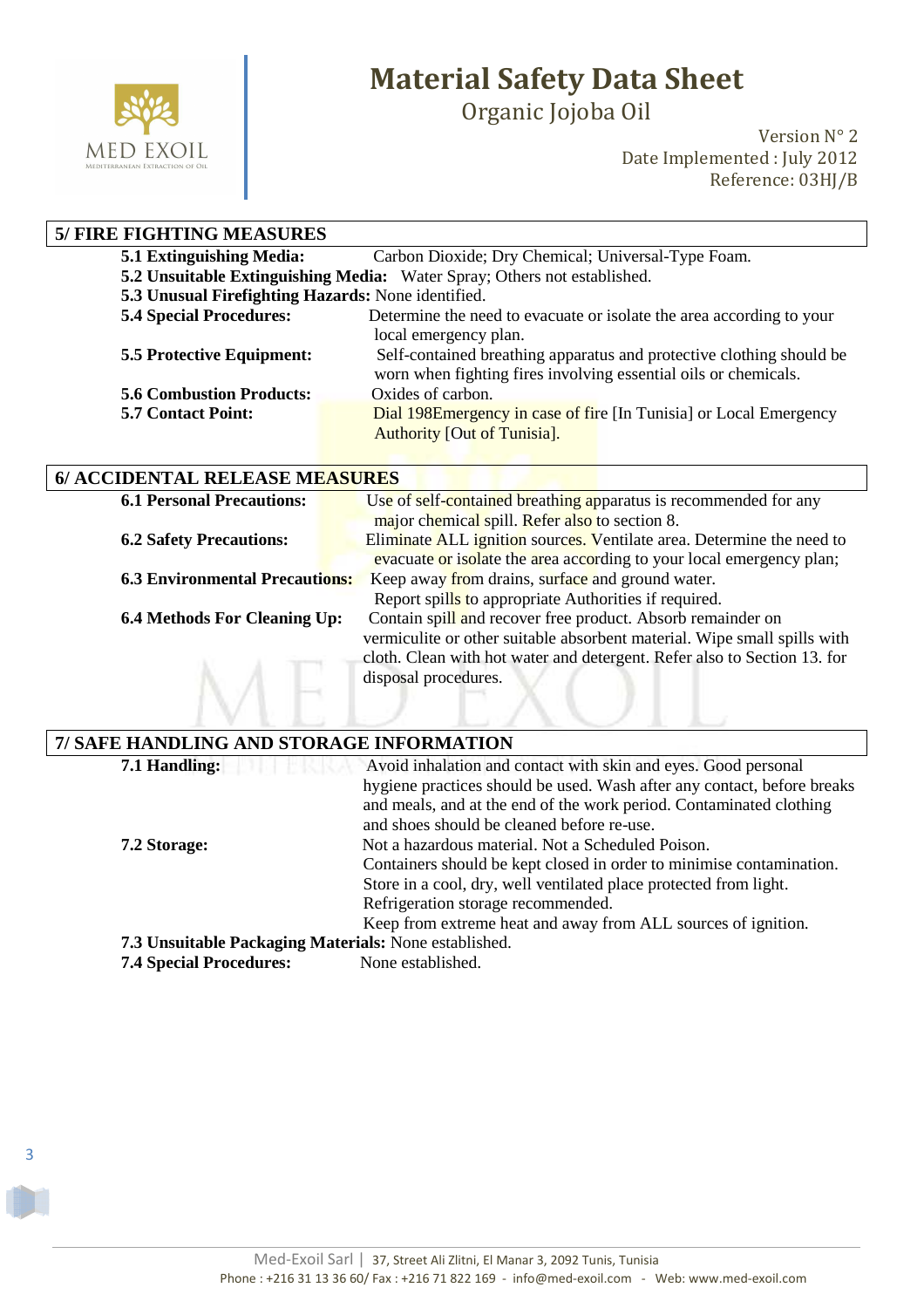

Organic Jojoba Oil

Version N° 2 Date Implemented : July 2012 Reference: 03HJ/B

### **8/ EXPOSURE CONTROLS AND PERSONAL PROTECTION**

| <b>8.1 Respiratory Protection:</b>                  | None generally required. Use NIOSH approved respirator in confined    |  |
|-----------------------------------------------------|-----------------------------------------------------------------------|--|
|                                                     | areas or if ventilation is inadequate.                                |  |
| <b>8.2 Ventilation Protection:</b>                  | Ensure adequate ventilation to keep exposure levels to a minimum.     |  |
|                                                     | General exhaust is recommended.                                       |  |
| <b>8.3 Eye Protection:</b>                          | Using goggles or face shield is recommended.                          |  |
| <b>8.4 Protective Gloves:</b>                       | Using chemical resistant gloves is recommended.                       |  |
| <b>8.5 Protective Clothing:</b>                     | Using chemical resistant clothing is recommended.                     |  |
| <b>8.6 Protective Equipment:</b>                    | An eyewash fountain and / or safety shower should be available in the |  |
|                                                     | work area.                                                            |  |
| 8.7 Special Engineering Controls: None established. |                                                                       |  |
| <b>8.8 Note:</b>                                    | These precautions are for room temperature handling. Use at elevate   |  |
|                                                     | temperature or aerosol / spray applications may require additional    |  |
|                                                     | precautions                                                           |  |
| 9/ STABILITY AND REACTIVITY                         |                                                                       |  |

| 9.1 Stability:                                | Chemically stable, non hazardous material.                                                   |
|-----------------------------------------------|----------------------------------------------------------------------------------------------|
|                                               | This material presents no significant reactivity hazard.                                     |
| 9.2 Conditions to Avoid:                      | None established.                                                                            |
| 9.3 Materials to Avoid:                       | Strong acids, strong alkalis and oxidizing agents.                                           |
| 9.4 Flammability:                             | Combustible liquid.                                                                          |
| 9.5 Hazardous Polymerization: Will not occur. |                                                                                              |
|                                               | 9.6 Hazardous Combustion or Decomposition Products: Carbon monoxide and unidentified organic |

compounds may be formed during combustion.

#### **10/ TOXICOLOGICAL INFORMATION**

| <b>10.1 Acute Toxicity</b>        |                                             |
|-----------------------------------|---------------------------------------------|
| $LD50$ [Oral]:                    | Not tested on animals $-$ So not available. |
| LD50 [Dermal]:                    | Not tested on animals – So not available.   |
| LC50 [Inhalation]:                | Not tested on animals – So not available.   |
| <b>10.2 Exposure Limits</b>       |                                             |
| <b>OSHA TWA:</b>                  | None established.                           |
| <b>OSHA STEL:</b>                 | None established.                           |
| <b>ACGIH TWA:</b>                 | None established.                           |
| <b>ACGIH STEL:</b>                | None established.                           |
| <b>NOHSC TWA:</b>                 | None established                            |
| <b>NOHSC STEL:</b>                | None established.                           |
| <b>10.3 Short Term Toxicity:</b>  | None established.                           |
| <b>10.4 Long Term Toxicity:</b>   | None established.                           |
| <b>10.5 Human Exposure Tests:</b> | None established.                           |

#### **11/ ECOLOGICAL INFORMATION**

4

| 11.1 Eco-toxicity:                                       | None established. Avoid pollution to soil, rivers and the ocean.                              |
|----------------------------------------------------------|-----------------------------------------------------------------------------------------------|
| 11.2 Mobility:                                           | Low mobility in the soil.                                                                     |
|                                                          | <b>11.3 Persistence &amp; Degradability:</b> Low persistence level and readily biodegradable. |
| <b>11.4 Bio-accumlative Potential:</b> None established. |                                                                                               |
| 11.5 Other Adverse Effects:                              | None established.                                                                             |
|                                                          |                                                                                               |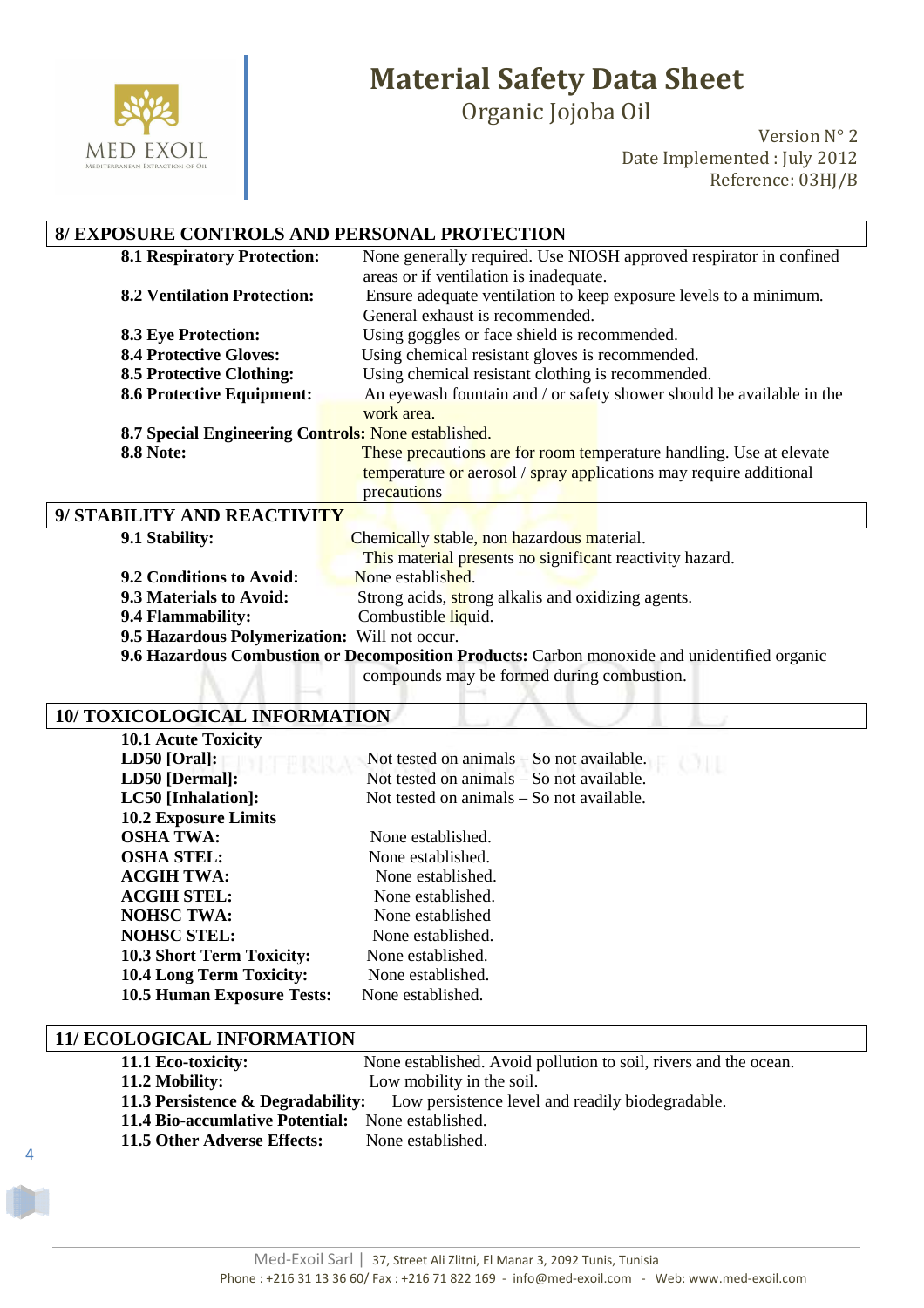

Organic Jojoba Oil

Version N° 2 Date Implemented : July 2012 Reference: 03HJ/B

| <b>12/ DISPOSAL CONSIDERATION</b>   |                                                                            |
|-------------------------------------|----------------------------------------------------------------------------|
| <b>12.1 Waste Material:</b>         | Place material and / or absorbent into sealed containers and dispose of    |
|                                     | in accordance with current applicable laws and regulations.                |
|                                     | Refer to local Authority advice.                                           |
| <b>12.2 Contaminated Packaging:</b> | Dispose of in accordance with current applicable laws and regulations.     |
| <b>12.3 Note:</b>                   | Refer to local Authority advice.                                           |
|                                     | Empty containers can have residues, gases and mists.                       |
|                                     | Use the proper Waste Disposal Methods & Procedures for Empties as<br>well. |
|                                     |                                                                            |
|                                     |                                                                            |
| <b>13/ TRANSPORT INFORMATION</b>    |                                                                            |
| <b>13.1 Transportation:</b>         | Not Dangerous Goods according to criteria of the Dangerous Goods           |
|                                     | Code for Transport by Road and Rail. No special transport required.        |
|                                     | Not to be transported with Classes 1 [Explosives], 2.1 [Flammable          |
|                                     | Gases] [nb this applies only when in bulk], 2.3 [Poisonous Gases], 4.2     |
|                                     | [Spontaneously Combustible Substances], 5.1 [Oxidising Agents], 5.2        |
|                                     | [Organic Peroxides], 7 [Radioactive Substances].                           |
| <b>13.2 Proper Shipping Name:</b>   | Not Regulated.                                                             |
| 13.3 UN Number:                     | Not allocated.                                                             |
| <b>13.4 Packaging Group:</b>        | Not allocated.                                                             |
| 13.5 DG Class:                      | Not allocated.                                                             |
| <b>13.6 Poison Schedule:</b>        | Not Scheduled.                                                             |
| 13.7 Hazchem Code:                  | Not allocated                                                              |
|                                     |                                                                            |
| <b>14/ REGULATORY INFORMATION</b>   |                                                                            |

#### **14/ REGULATORY INFORMATION**

| 14.1 Risk Symbols:               | Not allocated.                   |  |
|----------------------------------|----------------------------------|--|
| <b>14.2 Risk Phrases:</b>        | Not allocated.<br>RACTION OF CIL |  |
| <b>14.3 Safety Phrases:</b>      | Not allocated.                   |  |
| <b>14.4 Warning Statements:</b>  | Not allocated.                   |  |
| <b>14.5 Safety Directions:</b>   | Not allocated.                   |  |
| <b>14.6 Standard Statements:</b> | Not allocated                    |  |
|                                  |                                  |  |

#### **15/ ADDITIONAL INFORMATION**

#### **15.1 ORGANIC / GMO DECLARATION**

The Jojoba Certified Organic Vegetable Oil is obtained from the nut kernels of the Jojoba tree variety *Simmondsia chinensis*, by the process of cold pressing.

It is exclusively gained from non-GMO organically grown apricot trees and is free of any GMO-Fragments.

It is grown, harvested and processed within the strict principles of creating animal free products.

It is grown, harvest and processed within the strict principles of creating organic materials.

It conforms to the specifications of GMO Free, Certified Organic Jojoba Vegetable Oil.

#### It contains No Animal Products. **15.2 QUALITY DECLARATION**

5

At Med-Exoil we firmly believe that Quality Control is of the utmost importance and it is imperative that the most meticulous tests are carried out for every product in our range.

Uncompromising quality is a responsibility, which we take seriously.

The most rigorous processes are implemented to determine the purity and potency of sourced oils & raw materials.

By maintaining this intense level of Quality Control and Developing New Methods & Techniques, Med-Exoil can ensure Superior Quality Products.